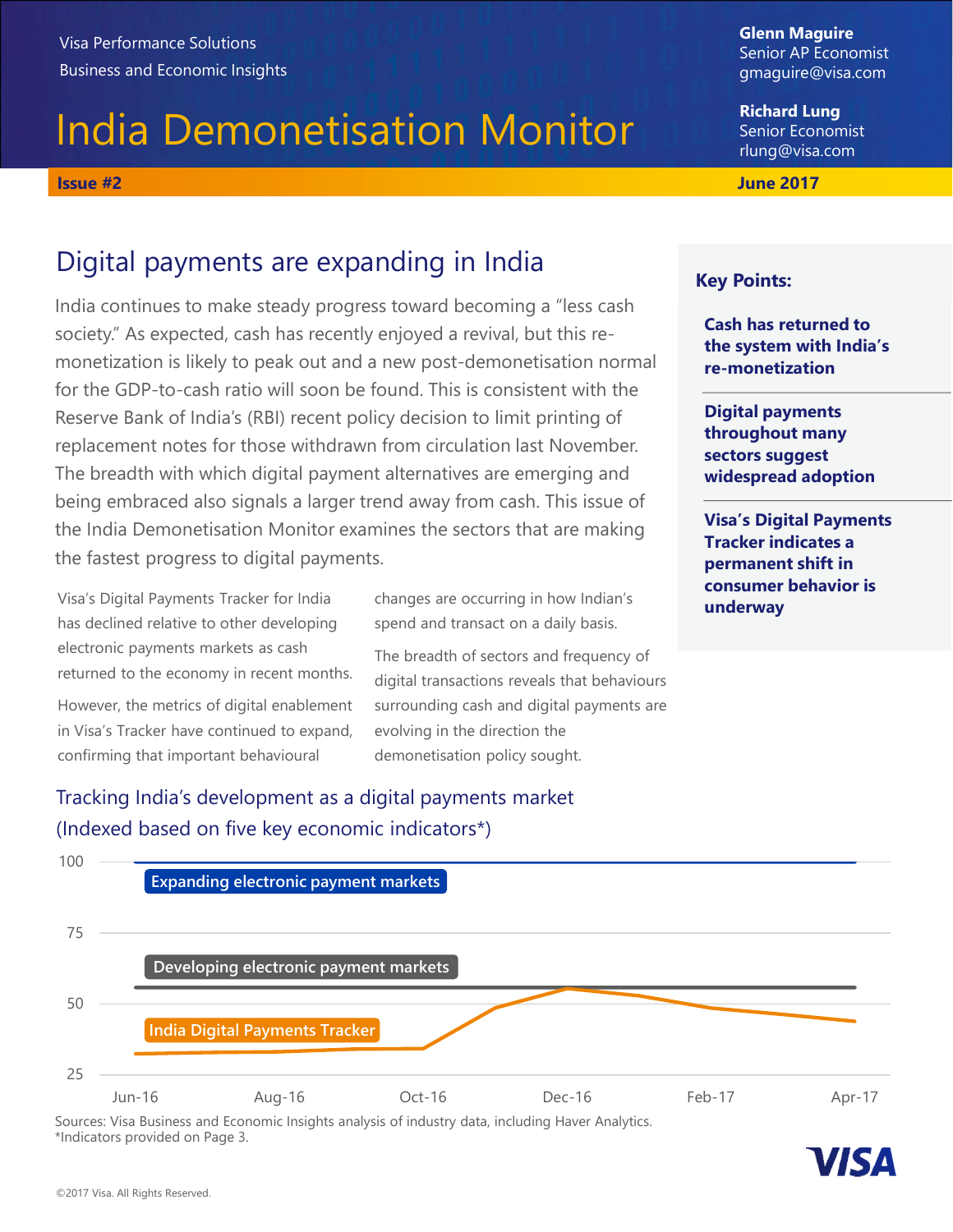# Societal participation grows in the digital payments landscape

Cash has recently returned to the Indian economy, but the pace of re-monetization is slowing. The RBI's currency in circulation figures show sequentially slower growth rates over the course of the year, from a high of 6 percent in the second week of January to average weekly growth of just 0.5 percent in early June. However, the overall trend indicates currency in circulation is stabilizing over time.

### Currency in circulation is stabilizing as remonetization comes to an end



Reserve Bank of India; Haver Analytics.

The currency removed from circulation has not been fully 200 replaced, reflecting the dynamics of both supply and demand—the RBI will likely print less currency than was removed from circulation, while a wide array of digital payments alternatives has emerged and is being embraced. 100<br>
Oct-16 Dec-16 Feb-17 Apr-17<br>
So Cource:<br>
Source:<br>
Source:<br>
Reserve Bank of India; Haver Analytics.<br>
The currency removed from circulation has not been fully<br>
replaced, reflecting the dynamics of both supply and<br>
dema Oct-16 Dec-16 Feb-17 Apr-17 Oct-16<br>
Sources: Visa Business and Economic Insights;<br>
The currency removed from circulation has not been fully<br>
replaced, reflecting the dynamics of both supply and<br>
demand—the RBI will likely The currency removed from circulation has not been fully<br>
streplaced, reflecting the dynamics of both supply and<br>
demand—the RBI will likely print less currency than was<br>
The demand—the RBI will likely print less currency

India's transition to a digital economy is occurring on multiple fronts and across a range of income cohorts. Visanet transaction data underscores these trends based  $80$  Oct-16 on three key dynamics at play:

- I.D.s highlights much greater acceptance
- greater digital payments usage
- broader group of customers has joined the digital journey, not just the top-income or aspirational cohorts

A look at merchant categories\* helps illustrate and dispel a number of misperceptions about the payments landscape post-demonetisation. First, the growth in non-cash alternatives is not just a middle-to-upper class trend, but is more broad-based. While restaurant and travel spending would reflect a degree of aspirational spending, strong growth in categories such as "everyday spend" (food, transport, etc), "outside entertainment" and "fuel" indicates that a wider span of income cohorts—not just the top-earning ones—is adopting digital payments.

## Unique card acceptor I.D.s, select categories (October 2016 = 100)



Unique card acceptor I.D.s, other categories (October 2016 = 100)

![](_page_1_Figure_14.jpeg)

Sources: Visa Business and Economic Insights; Haver Analytics. \*For simplicity, 55 merchant categories were consolidated into nine broader categories.

Second, a decline in India's average "ticket price" also suggests digital adoptions across income cohorts. Average ticket price (in rupees) is defined as total purchase volume divided by the number of transactions. Both are increasing, but transaction count is increasing at a faster pace than purchase volume, likely indicating wider societal participation.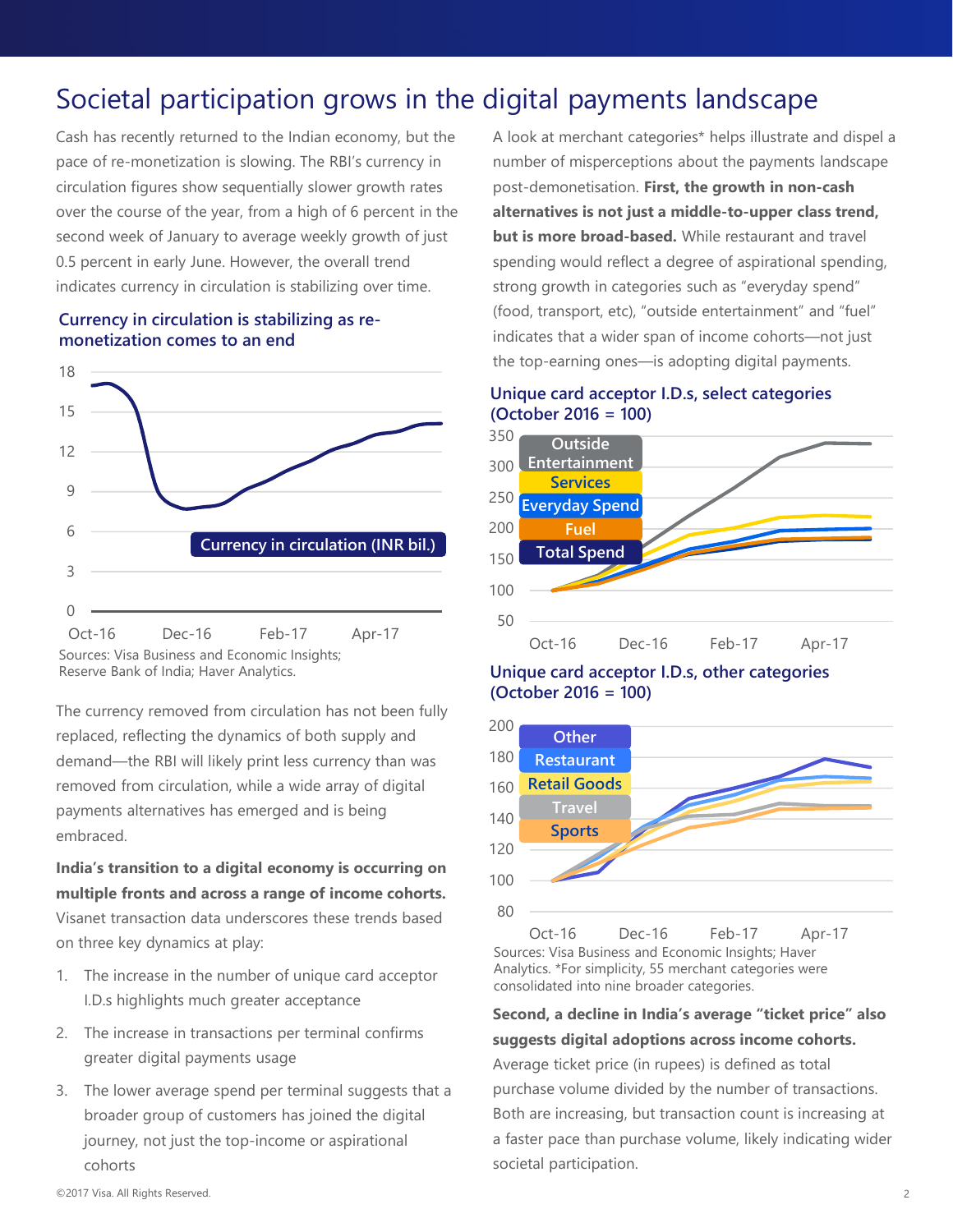# Societal participation grows in the digital payments landscape

![](_page_2_Figure_1.jpeg)

## India Digital Payments Tracker

| 90                                                                        |                                                                                                                                                                                                                                                                                                                                                                                                                                                                                                                                                                                                                                                                                                                                                                                |           |                 |                 |                 |                 |                 |
|---------------------------------------------------------------------------|--------------------------------------------------------------------------------------------------------------------------------------------------------------------------------------------------------------------------------------------------------------------------------------------------------------------------------------------------------------------------------------------------------------------------------------------------------------------------------------------------------------------------------------------------------------------------------------------------------------------------------------------------------------------------------------------------------------------------------------------------------------------------------|-----------|-----------------|-----------------|-----------------|-----------------|-----------------|
| 80                                                                        |                                                                                                                                                                                                                                                                                                                                                                                                                                                                                                                                                                                                                                                                                                                                                                                |           |                 |                 |                 |                 |                 |
| 70<br>Oct-16                                                              | $Nov-16$                                                                                                                                                                                                                                                                                                                                                                                                                                                                                                                                                                                                                                                                                                                                                                       | $Dec-16$  | $Jan-17$        |                 | Feb-17          | Mar-17          | Apr-17          |
|                                                                           | Sources: Visa Business and Economic Insights; Haver Analytics.                                                                                                                                                                                                                                                                                                                                                                                                                                                                                                                                                                                                                                                                                                                 |           |                 |                 |                 |                 |                 |
|                                                                           | <b>India Digital Payments Tracker</b>                                                                                                                                                                                                                                                                                                                                                                                                                                                                                                                                                                                                                                                                                                                                          |           |                 |                 |                 |                 |                 |
| <b>Key Indicators</b>                                                     |                                                                                                                                                                                                                                                                                                                                                                                                                                                                                                                                                                                                                                                                                                                                                                                | Baseline* | <b>Dec 2016</b> | <b>Jan 2017</b> | <b>Feb 2017</b> | <b>Mar 2017</b> | <b>Apr 2017</b> |
| GDP-to-cash ratio                                                         |                                                                                                                                                                                                                                                                                                                                                                                                                                                                                                                                                                                                                                                                                                                                                                                | 8.96      | 19.45           | 18.10           | 15.53           | 13.07           | 11.65           |
| Deposits-to-cash ratio                                                    |                                                                                                                                                                                                                                                                                                                                                                                                                                                                                                                                                                                                                                                                                                                                                                                | 0.61      | 1.53            | 1.29            | 1.11            | 1.12            | 0.91            |
| Restaurants accepting Visa-branded<br>cards per 1 million urban residents |                                                                                                                                                                                                                                                                                                                                                                                                                                                                                                                                                                                                                                                                                                                                                                                | 116.16    | 156.73          | 168.73          | 176.39          | 186.22          | 188.89          |
| Mobile phone subscriptions per 100                                        |                                                                                                                                                                                                                                                                                                                                                                                                                                                                                                                                                                                                                                                                                                                                                                                | 84.34     | 85.90           | 88.00           | 89.71           | 90.70           | 92.08           |
| Visa PCE penetration rate                                                 |                                                                                                                                                                                                                                                                                                                                                                                                                                                                                                                                                                                                                                                                                                                                                                                | 3.60%     | 4.00%           | 5.77%           | 5.50%           | 4.42%           |                 |
| already taking off.                                                       | Source: Visa Business and Economic Insights analysis of industry data, including Haver Analytics * Baseline figures are<br>from October 2016 and refer to the state of indicators pre-demonetisation<br>India Demonetisation Monitor and Digital Payments Tracker<br>Visa's India Demonetisation Monitor is a quarterly publication that follows India's move to a "less cash" society, aiming to<br>capture the tipping point when consumers are digitally-enabled and primed for a more dynamic payments infrastructure<br>and economy. The newsletter includes a composite index of five key industry and economic indicators that track India's<br>progress as a digital payments market relative to other economies where digital payments are either still developing or |           |                 |                 |                 |                 |                 |

# India Demonetisation Monitor and Digital Payments Tracker